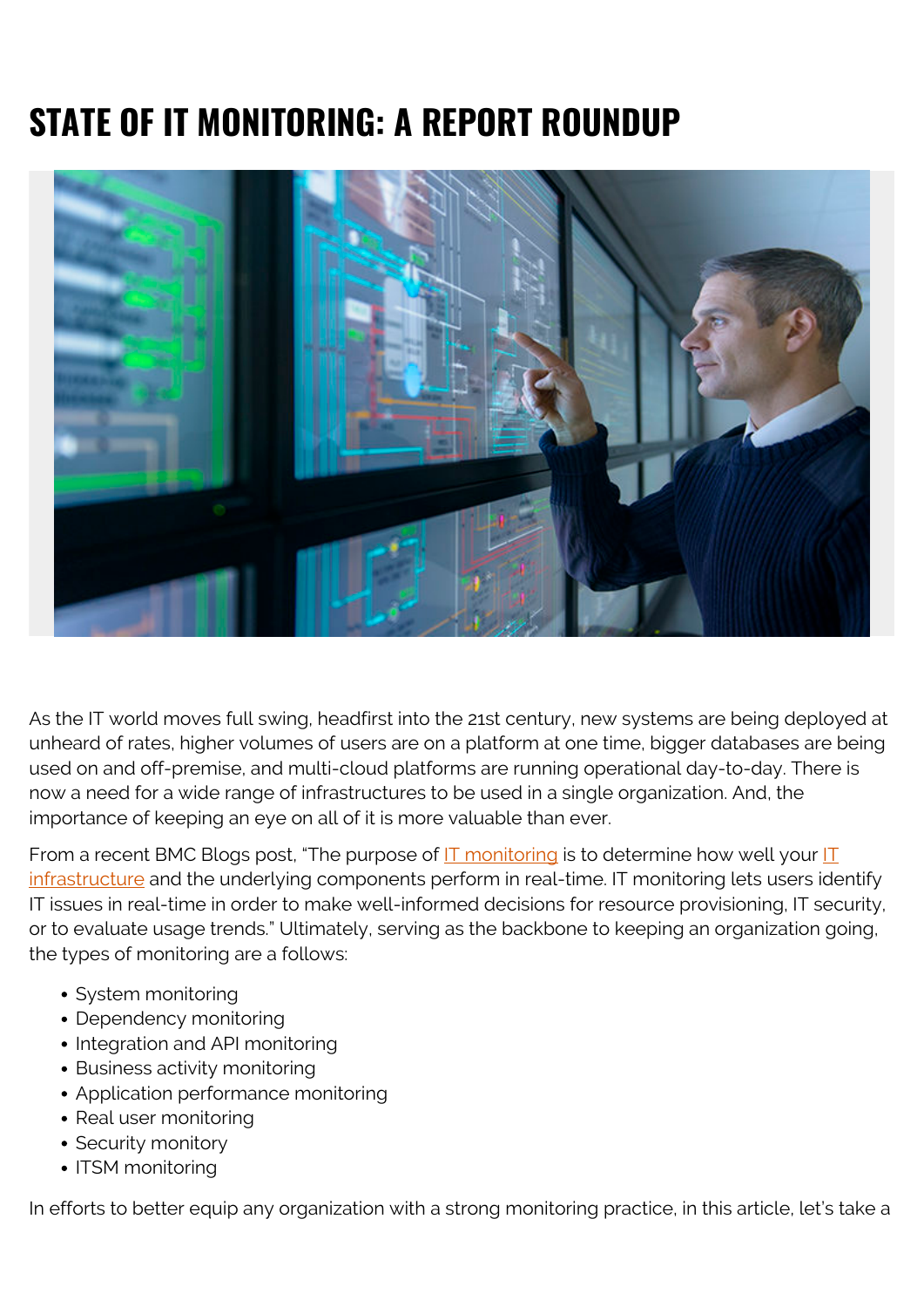look at some recent reports from Redgate, Report Linker, Intricately, and Gartner on the IT Monitoring industry in 2020. After uncovering their key findings and trends, a clearer picture of this growing industry should start to appear.

## **Redgate State of Database Monitoring Report**

In the late spring of 2020, Redgate released it's 3rd annual "[State of Database Monitoring Report.](https://www.red-gate.com/solutions/need/monitor/state-of-sql-server-monitoring)" Focused on the biggest challenges that monitoring teams face in the coming year as well as how DevOps teams are aligning with monitoring processes, this year they also address how monitoring is impacted from COVID-19 and increasing remote work.

After surveying nearly 1,000 professionals, this report comes full of insights into the monitoring industry's future and 6 stand-out key findings.

- 1. Business longevity depends on reliable, effective monitoring. Manual monitoring has drastically declined while monitoring tool use has increased. This is linked directly to the pandemic and "business-as-usual" operations while remote.
- 2. The number one challenge IT monitoring professionals are facing right now is the migration to the cloud. This movement will allow operational flexibility.
- 3. Organizations are growing. Having less than 100 instances a year is becoming fewer and fewer while having over 1,000 instances is increasing.
- 4. For DevOps success, monitoring is needed. For better detection and recovery times, monitoring tools assist teams in the background.
- 5. Monitoring tools are growing in popularity with higher satisfaction rates. This growth reflected the great need or reliance on these tools.
- 6. The most popular database platform is still a SQL Server.

### **Report Linker's Network Monitoring Report**

A recent report from Report Linker, "[Network Monitoring Market: Global Industry Analysis, Trends,](https://www.reportlinker.com/p05916538/Network-Monitoring-Market-Global-Industry-Analysis-Trends-Market-Size-and-Forecasts-up-to.html?utm_source=GNW) [Market Size, and Forecasts up to 2026](https://www.reportlinker.com/p05916538/Network-Monitoring-Market-Global-Industry-Analysis-Trends-Market-Size-and-Forecasts-up-to.html?utm_source=GNW)," unveiled what type of growth the industry should expect in the coming years. Using primary and secondary resources, it covered a segmented market based on component, enterprise size network speed, and application.

Starting off with a bang, Report Linker seeing big things happening in the Monitoring industry, suggests that "a CAGR of 9.4% over the forecast period from 2020-2026." This statement stems from the report's 3 key findings.

- 1. Drivers
- "Rapid industrialization and growing adoption of IoT based technology and BYOD devices by organizations."
- "Rise in complex networking, security concerns, and increasing demand for continuous monitoring."
- 2. Restraints
- "High cost involved in the installation."
- 3. Opportunities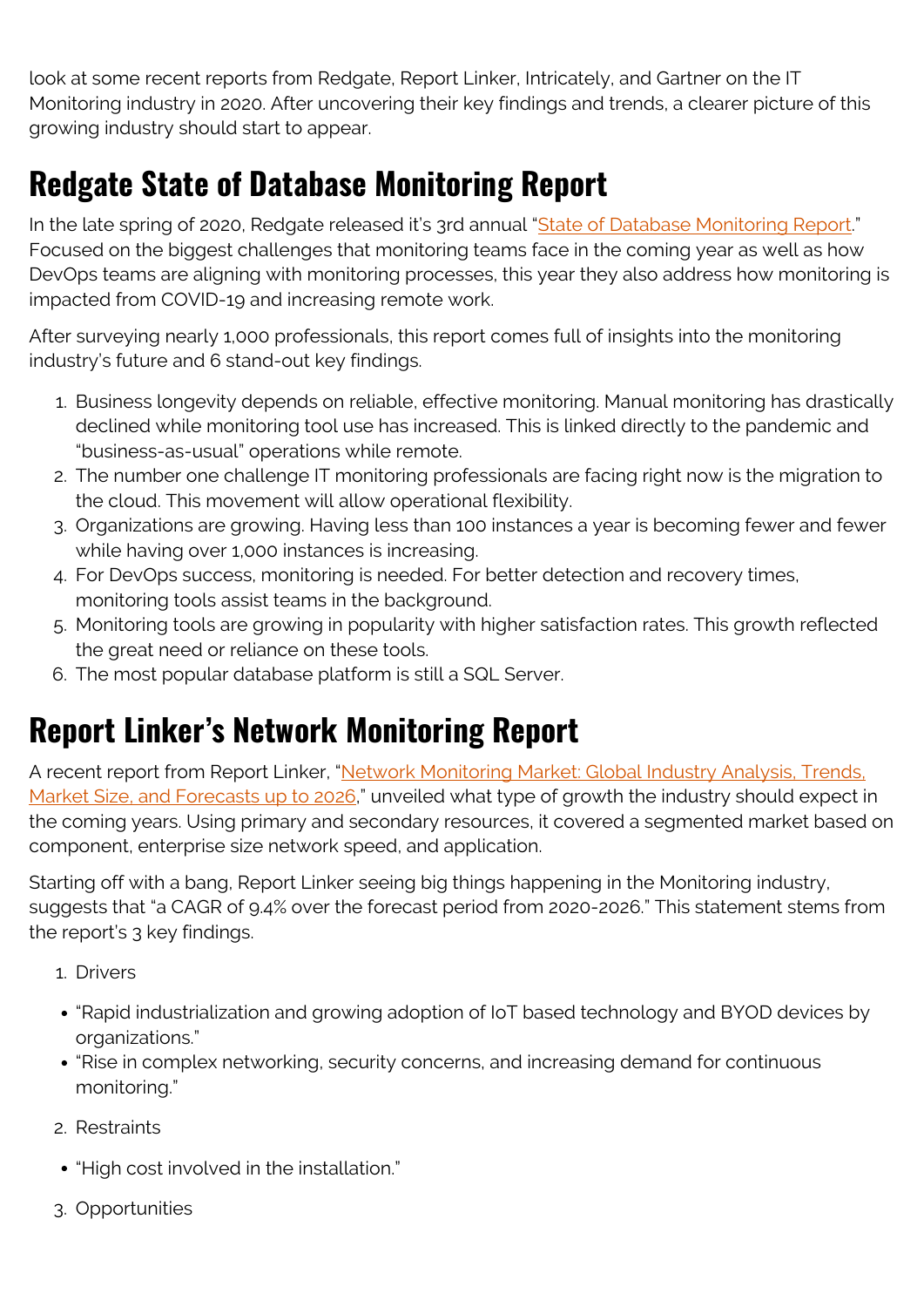"Increasing demand for network monitoring from small and medium scale industries."

### **Intricately's Application Performance Monitoring Report**

In early January, the data company Intricately released its thoughts on ["Application Performance](https://www.intricately.com/blog/what-is-application-performance-monitoring-in-2020) [Monitoring in 2020](https://www.intricately.com/blog/what-is-application-performance-monitoring-in-2020)." Using the organization's own collected data, they began by stating, "According to Intricately, there are at least 400K businesses around the globe that should be deploying APM solutions. When we say businesses, we're referencing companies that buy enterprise cloud infrastructure. The reality is that everyone using cloud-based apps needs an APM solution." And, truth is, most companies this day in age are migrating to cloud-based applications. Therefore, extreme growth for APM is on the close horizon.

Driving home the point of how important APM becomes to every and all organizations, the CEO of Intricately, Fima Leshinkey states his to key findings for 2020 as performance and visibility.

1. Performance

"This is the smaller section of the APM market, and not really where the money lies. It's focused on measuring the performance of applications: primarily in regards to web applications and load times."

2. Visibility

"The more significant part of the APM market is all about gaining visibility into application behavior. It has little to do with end-user performance, and everything to do with infrastructure monitoring and management for the complex and sophisticated backend of applications."

Closing out their thoughts on APM in the coming year, Intricately stresses how the importance comes down to application behavior. Every company is unique, "APM's job is to provide visibility into the behavior of your application, making it a critical tool for small startups to giant enterprises and everyone in between."

#### **Gartner on Application Performance Monitoring**

An older report that is still having an impact today is Gartner's ["Broaden Application Performance](https://www.gartner.com/en/documents/3896666) [Monitoring to Support Digital Business Transformation](https://www.gartner.com/en/documents/3896666)" released in late December 2018.

Used to expand the focus of APM practices while stressing how important they will become in the coming years, analysts at Garner begin the report by stating, "To support digital business transformation, I&O leaders must broaden APM tool coverage to focus on business insight, customer experience, and service health." Today, this statement couldn't be more applicable. With projections that 20% of all business applications will be monitored via APM by 2021, the report also claimed that the industry would see a four-fold usage increase.

Throughout the report, techniques are given to achieve 3 key takeaways to stay on trend with application monitoring as it grows in the future.

- 1. Identify what problems and issues are affecting the customer experience.
- 2. Performance metrics connecting with real business results.
- 3. The use of real-time insights to adjust business processes and customer journeys.

As organizations move to better serve their customers, IT teams are becoming more focused on